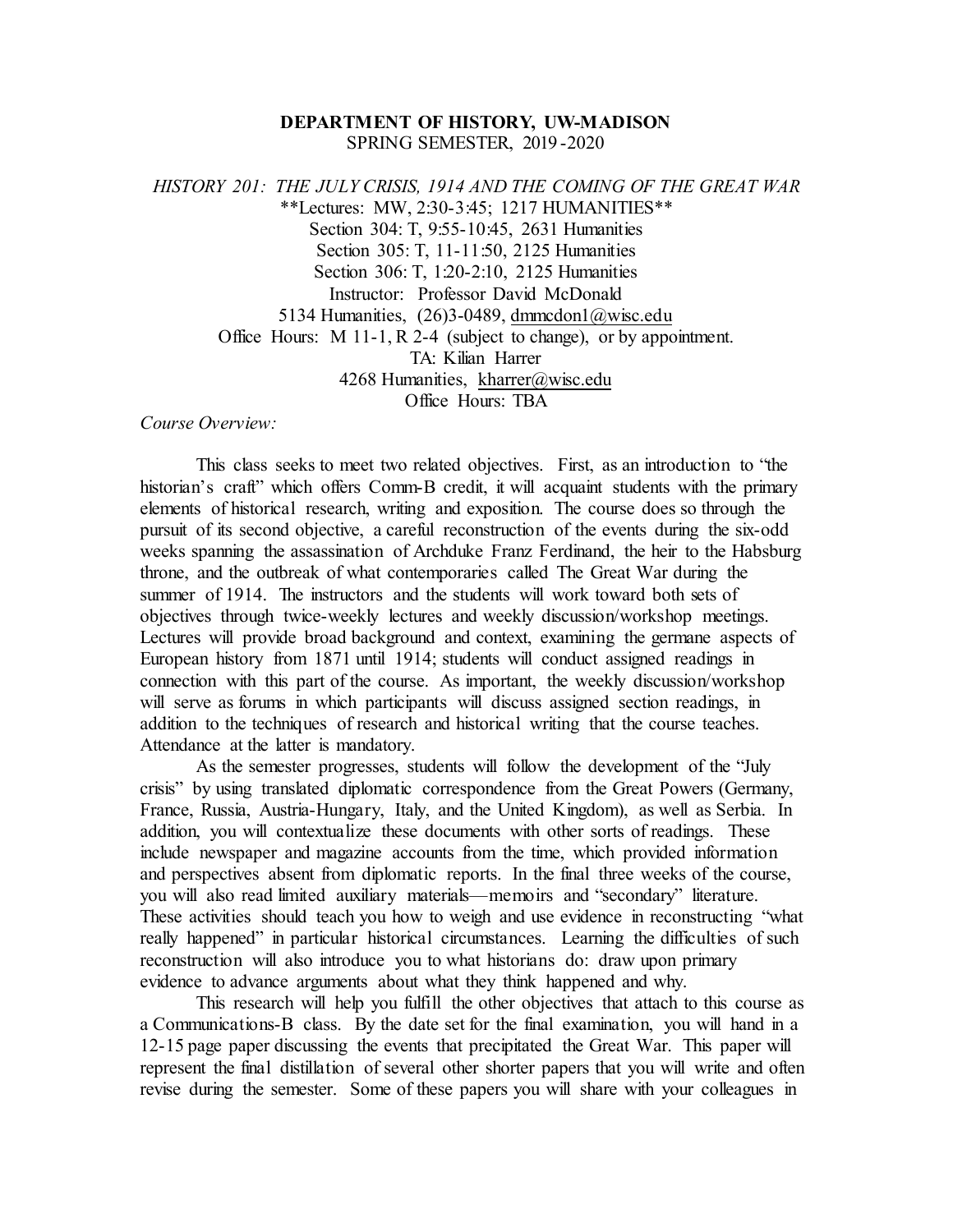the class; others you will give to the instructors for evaluation and editing. In addition, you will make one formal oral presentation to the class; you will also contribute to each week's ongoing discussions. All of these exercises seek, directly and indirectly, to deepen and strengthen your understanding of the interactions that brought Europe into a general war in August 1914. To lend further focus to this understanding, and to help orient your final paper, early in the semester you will draw, by lottery, the name of one of the participants in the diplomacy leading to the declarations of war in August. You will follow events from this character's point of view, which you will incorporate into your final paper. In addition, you will keep a dossier composed of all your written assignments for this course. When you submit your final paper, you will also submit a brief (400-600 word) assessment of what you learned about historical writing during the semester.

### *Course Objectives/Learning Outcomes:*

By the time you have completed your required work for this semester, you should accomplish the following objectives:

1. Learn to identify, locate and assess the relative reliability of different sorts of historical sources, including primary sources, memoirs, publicistic and journalistic materials, and secondary sources.

2. Analyze and combine the evidence in these sources into a clear and coherent narrative, relying on evidence drawn from the sources you have used.

3. Learn how to incorporate complex developments, interactions or processes in a clear well-organized argument or interpretation about their meaning and/or significance.

4. Acquire an understanding of the events and contexts out of which World War I resulted, in the course of which you will

5. Gain knowledge about different social, political, economic and cultural systems exemplified in Europe before the Great War.

6. Understand the causes that alter historical perspectives.

8. Learn about historical change, its causes and the various sorts of effects it can produce.

9. Most importantly, gain an understanding of what makes for effective oral and written communication as a set of identifiable skills that develop through practice and critical (self-)assessment; and thus, develop self-set standards for expressing ideas, concepts or arguments in forms accessible to multiple audiences.

10. Finally, develop a useful set of "tools"—defining a topic, devising a research strategy and constructing an argument—for use in more advanced courses and in post-academic life.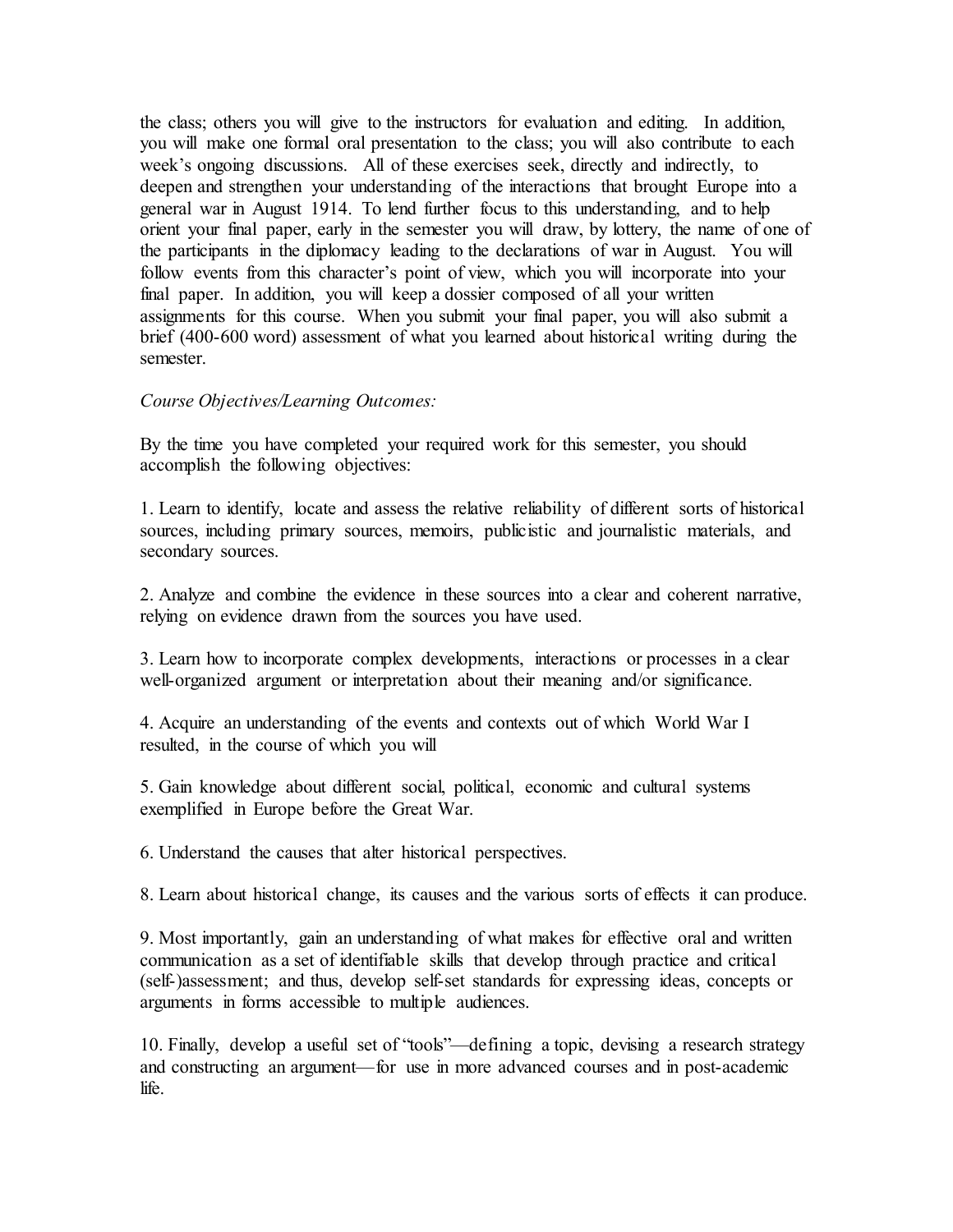#### *Assessment*

Your grade from the course will reflect your performance in various phases of its activities. Your final paper will count for 25%, as will your participation in weekly discussions, combined with your final self-assessment. Your formal oral presentation will count for 15%. The mid-term test will also amount to 15% and the balance of your grade comes from your briefer assignments. Assessment will reflect your levels of achievement *and progress* in presenting the materials dealt with by your readings in clearly expressed and well-organized prose, eventually in the form of clear and convincing argument.

#### *Course Workload and Expectations*:

This 4-credit course meets as a group for 4 hours per week (according to UW-Madison's credit hour policy, each lecture counts as 1.5 hours and each discussion counts as an hour). The course also carries the expectation that you will spend an average of at least 2 hours outside of class for every hour in the classroom. In other words, in addition to class time, plan to allot an average of at least 8 hours per week for reading, writing, preparing for discussions, and/or studying for quizzes and exams for this course.

#### *Plagiarism and Academic Misconduct*

Finally, as most participants are within one or two semesters of graduating, they should be very well acquainted with academic standards regarding academic integrity and such forms of misconduct as plagiarism. To refresh their memories of the university's rules in these matters and the procedures for dealing with cases of plagiarism, participants can use the following link: [http://www.students.wisc.edu/doso/academic-integrity/.](http://www.students.wisc.edu/doso/academic-integrity/)

#### *History Lab*

Those requiring assistance or extra guidance in framing and writing research papers should consult with the department's History Lab. A representative of this valuable resource will visit our class early in the semester. As the Lab's web-site states:

*The History Lab is a resource center where experts (PhD students) will assist you with your history papers. No matter what stage you are at in the writing process — choosing a topic, conducting research, composing a thesis, outlining your argument, revising your drafts — the History Lab staff can help you sharpen your skills and become a more successful writer. Drop by Humanities 4255 or schedule a one-on-one consultation at [http://go.wisc.edu/hlab.](http://go.wisc.edu/hlab)*

The following list contains a calendar of assignments and readings for the semester. Your readings are located in several spots. The bulk of the diplomatic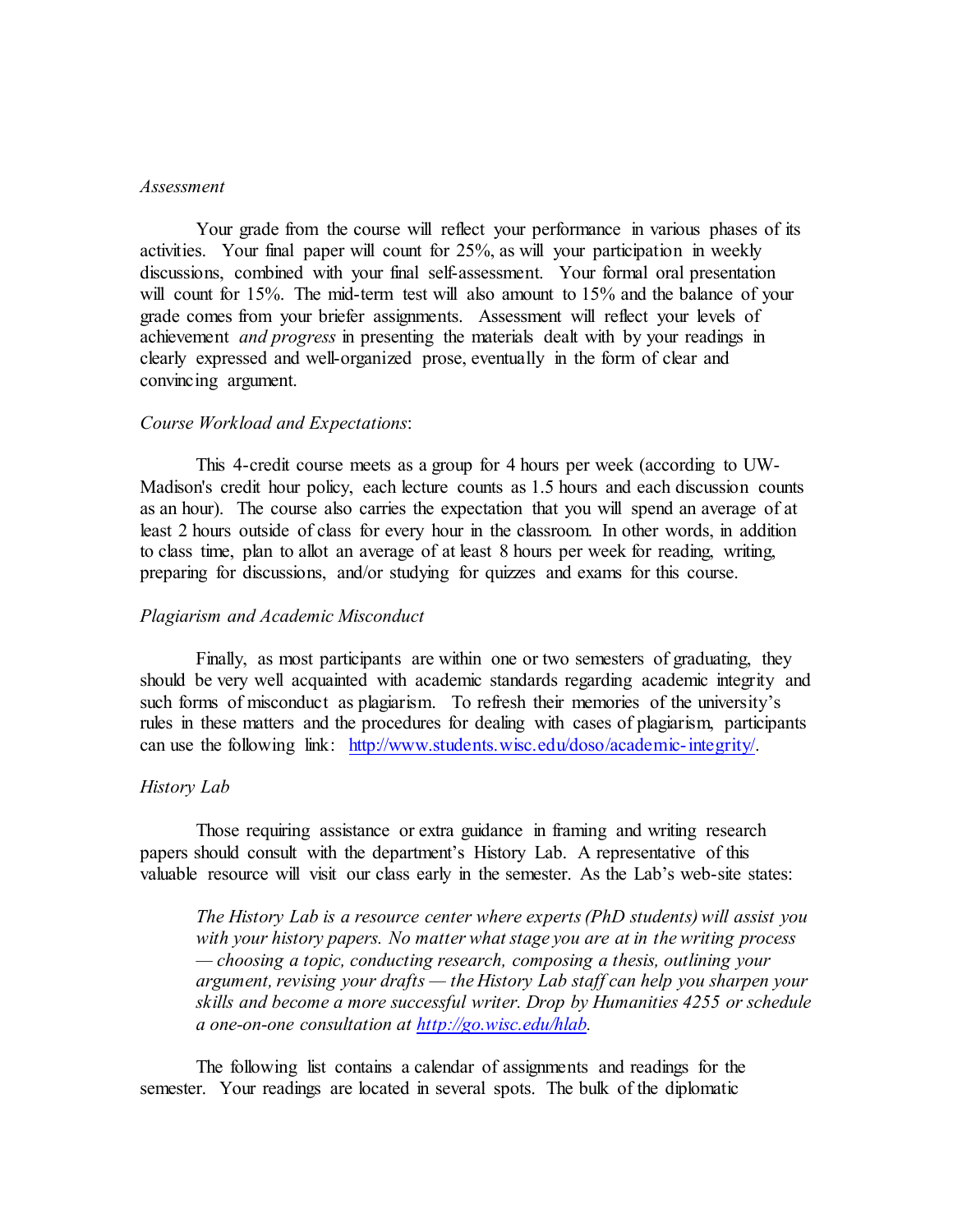correspondence is online, as you will see when beginning your work for the class. The instructors will emphasize the importance of finding journalistic accounts of events both online, *but also* in the stacks of Memorial Library or in the Microforms Collection on the library's fourth floor. Later in the semester, you will find secondary materials in both Memorial and College Libraries. Each week, you will receive a list of readings, offering several options, so as to ensure that all participants have access to relevant material. In the course of the semester, you should become well acquainted with the library as your most valued research tool.

### Date Lecture Topics; Discussion/Workshop assignments

1/22 *LECTURES*:

## 1. INTRODUCTION—COURSE OVERVIEW, INTRODUCTIONS OF INSTRUCTORS AND STUDENTS.

**For next week:** Write a 2pp. paper on what you know about this the outbreak of World War I. Submit at the beginning of class on Jan. 27 [See assignment sheets each week.]

### *NB: NO SECTION MEETINGS THIS WEEK*

1/27-29 *LECTURES*

2. THE PLAYERS—PART I, THE TRIPLE ALLIES (GERMANY, AUSTRIA-HUNGARY, ITALY)

3. THE PLAYERS, PART I [CONT'D]

*SECTION*: INTRODUCTIONS, GOALS FOR WORK IN SECTIONS; TYPES OF HISTORICAL SOURCES; PROBLEMS OF HISTORICAL SOURCE-WORK.

**For next week:** Write a 3pp. paper on the events of 28 June, based on assigned readings; hand in to instructor at beginning of class on 2/3.

2/3-5 *LECTURES*:

4. THE PLAYERS—PART II, THE "ENTENTE" POWERS (UK, FRANCE, RUSSIA)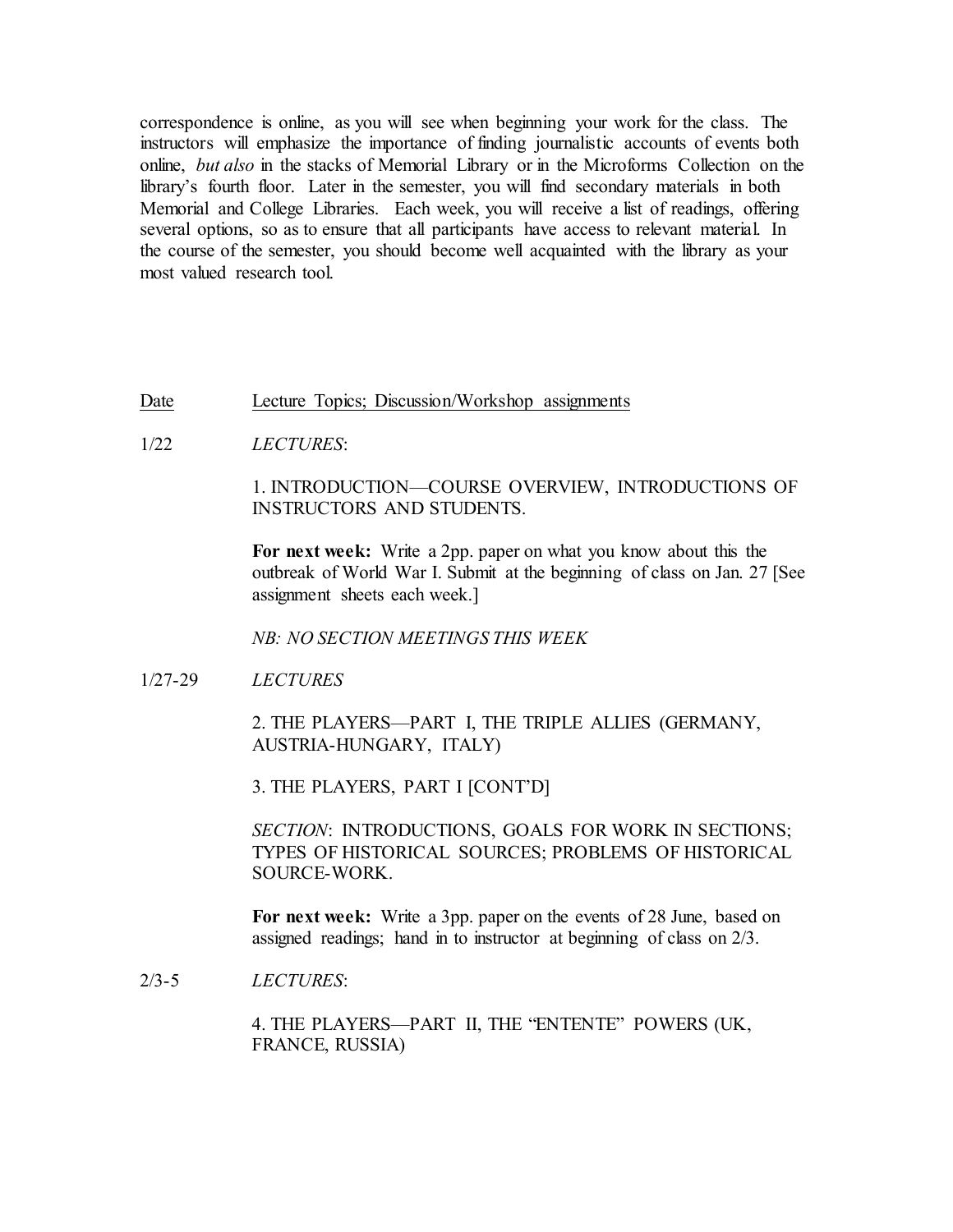5. INTRODUCTION TO RESOURCES IN MEMORIAL LIBRARY meet in Room 126, Memorial Library at 2:25.

*SECTION*: CONTINUE DISCUSSION OF SOURCES, WITH REFERENCE TO EVENTS OF 28 JUNE. CHALLENGES OF WRITING

For next week: Revise your paper, incorporating accounts from newspapers and magazines noted in this week's assigned readings (expand to 5-6pp.). Submit to instructor at beginning of class on 2/10.

2/10-12 *LECTURES*:

6 & 7. FOOTNOTING AND CITATIONS, CONCEPTS AND MECHANICS; THE PLAYERS—PART III, THE OTTOMAN EMPIRE AND THE BALKAN NATION-STATES

*SECTION*: DISCUSSION OF PRESS ACCOUNTS IN RELATION TO DIPLOMATIC DOCUMENTS (28 June-7 July). SELECTION OF ALTER EGOS FOR PARTICIPANTS.

- 2/17-19 *LECTURES*:
	- 8. MASS SOCIETY AND POLITICS IN EUROPE, 1890-1914.
	- 9. GREAT POWER NATIONALISM

*SECTION*: DISCUSSION OF ASSIGNED DOCUMENT READINGS **For next week:** Read assigned diplomatic documents, covering period from 7 July until the end of 22 July. Pay attention to your character, if he occurs.

2/24-26 *LECTURES*:

10. THE "NATIONAL QUESTION" IN THE BALKANS, RUSSIA AND AUSTRIA-HUNGARY

11. CULTURE, THOUGHT, SCIENCE AND ART: THE CRISIS OF THE "POSITIVIST CONSENSUS"

*SECTION*: ABUSE OF PASSIVE VOICE, RUN-ON SENTENCES AND OTHER STYLISTIC LAPSES.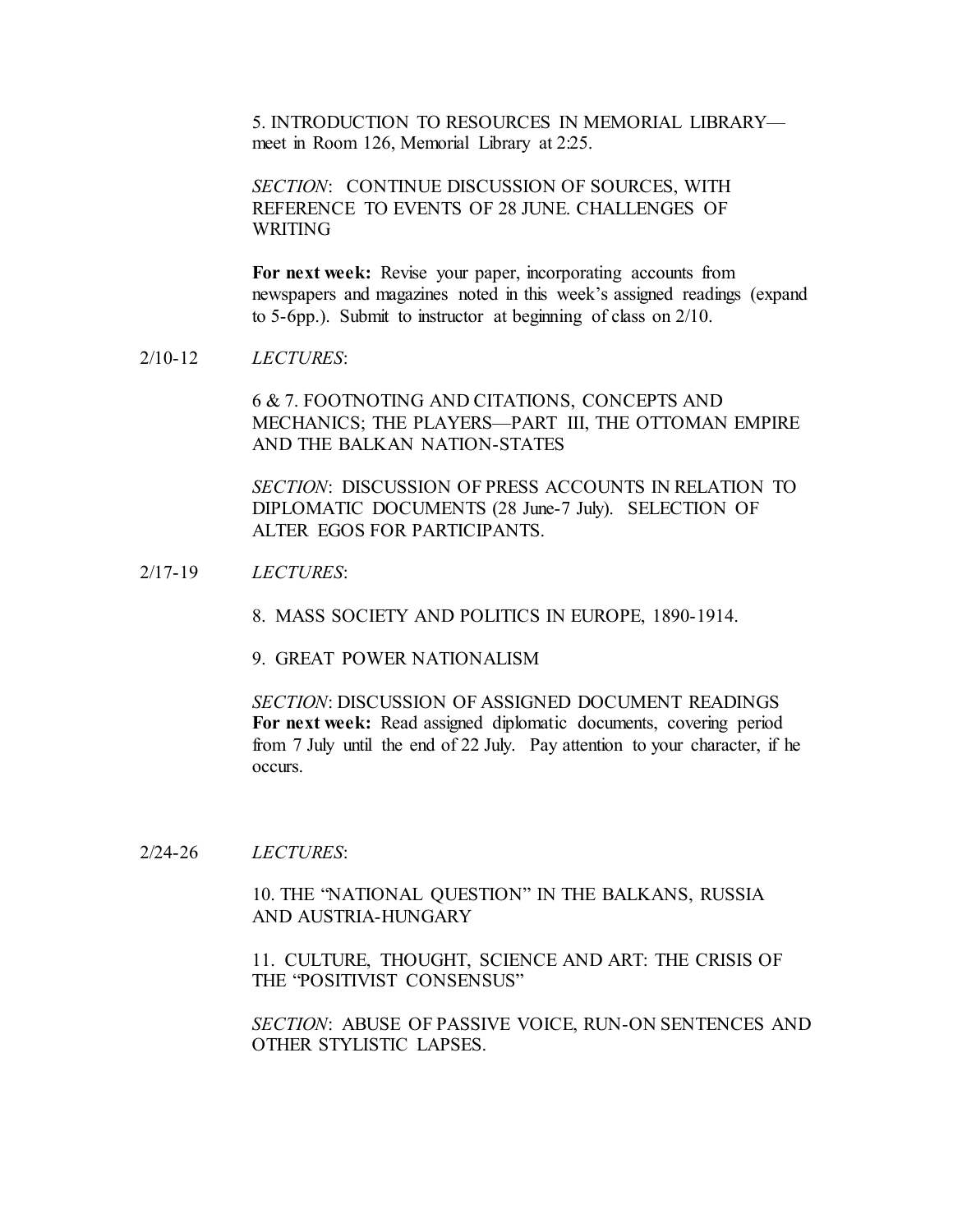**For next week:** Read press accounts of the period from early July until 22 July. Write a 5pp. summary of diplomatic and press reactions; you will hand these to a classmate at the end of section. You can use the passive voice *no more than* twice per page. Submit your paper *in section* for peer review of papers in the week of 2 March.

### 3/2-4 *LECTURES*:

# 12. THE "NEW" IMPERIALISM, ECONOMIC GLOBALIZATION AND INTERNATIONAL CONFLICT, 1874-1905

13. THE EMERGENCE OF THE ALLIANCE SYSTEM, 1871-1911.

*SECTION*: DISCUSSION OF DEVELOPMENTS, 28 JUNE-22 JULY 1914; WORKSHOP—ASSESSMENT OF WRITING AND RESEARCH.

**For next week:** Assigned readings from diplomatic documents and journalistic reportage, including Austro-Hungarian ultimatum to Serbian government and responses through 26 July. Read from the point of view of your character. Edit classmate's work to be returned at beginning of section on  $3/10$ .

## 3/9-11 *LECTURES*:

14. MASS CULTURE AND INTERNATIONAL COMPETITION

15. IN-CLASS DISCUSSION OF PEER ASSESSMENTS AND PREPARATION FOR ORAL PRESENTATIONS.

*SECTION*: DISCUSSION OF THE ULTIMATUM AND REACTIONS

## 3/16-18 **SPRING BREAK**

3/23-25 *LECTURES*:

16. DOMESTIC CHALLENGES AND INTERNATIONAL ORDER IN THE GREAT POWER STATES

17. THINKING ABOUT WAR—MILITARY PLANNING AND THE ARMS RACE

*SECTION*: ORAL PRESENTATIONS

3/30-4/1 *LECTURES*: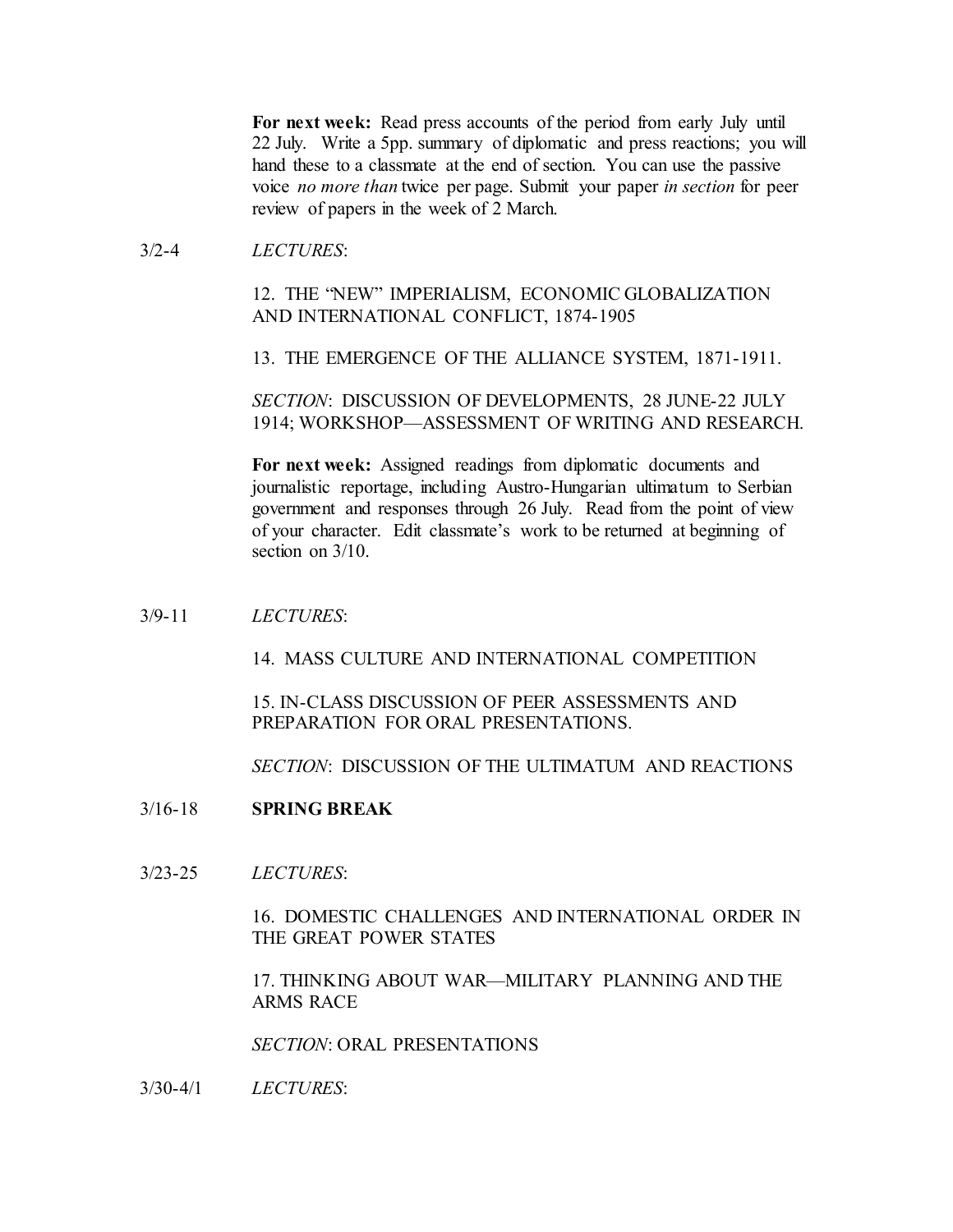#### 18. CRISES IN MOROCCO AND NORTH AFRICA, 1906-1911

19. *IN-CLASS MID-TERM*

### *SECTION*: ORAL PRESENTATIONS AND CRITIQUE

**For next week:** Read assigned press and journalistic accounts on developments from 27 through 30 July. Write a 5pp. account summarizing these events from your character's viewpoint. Submit the essay at the beginning of class, 4/6.

4/6-8 *LECTURES:*

20.TBA

## 21. CHALLENGES TO THE OTTOMAN EMPIRE AND THEN THE "CONCERT": THE BALKAN WARS, AND GREAT POWER POLITICS UNTIL 1914.

*SECTION*: DISCUSSION OF ONGOING EVENTS.

**For next week:** Follow developments from 30 July until 6 August as covered in the diplomatic and press sources. This time, you have the option of writing in your character's voice or your own, Submit a 5pp. summary of those developments at the beginning of class on 4/13.

Choose ONE secondary source and ONE memoir to guide your work on your final paper. Begin to read these works, but do not include them in your writing until you prepare your final paper.

#### 4/13-15 *LECTURES*:

22. INTRA-COALITION TENSIONS—ITALY IN THE TRIPLE ALLIANCE, RUSSIA AND THE ENTENTE POWERS.

23. SUMMARY: THINKING OF ORIGINS, TELEOLOGY, INEVITABILITY. PREPARING FOR LAST PHASE OF COURSE-WORK

*SECTION*: USING MEMOIRS AS HISTORICAL SOURCES; THE STRENGTHS AND CHALLENGES OF SECONDARY SOURCES

**For next week:** Follow the same week's events in the